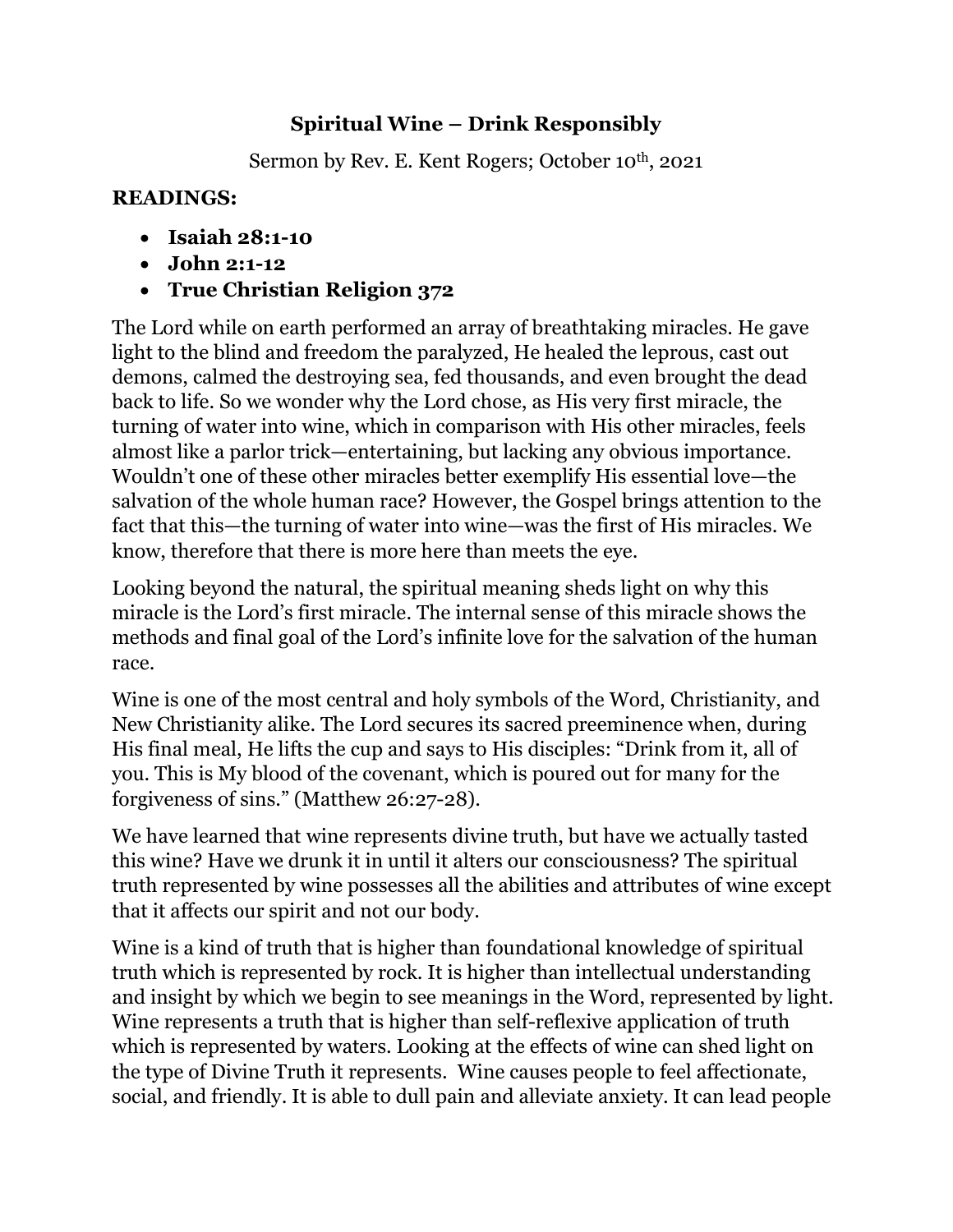into states of gratitude. It inspires people to sing, dance and celebrate. The kind of spiritual truth represented by wine achieves these same effects for our spirit.

What spiritual truth is able to make us happy, relieve anxiety, cause us to love one another more, cause our hearts to sing and dance? It is the truth of the Lord's Divine love and mercy for the human race. In fact, the Lord spells it out so clearly in the New Testament that even if you are deprived of access to the Third Testament, and take things only on a literal level, it is impossible to not see that the wine is a symbol of the Lord's saving mercy. Christians know that salvation is an undeserved mercy; they know that the Lord Jesus Christ lay down His life so that they might be saved. They have open access to the spiritual wine, the life blood of the body of Christ, which is the church.

When the mind comes to taste this wine, this truth—that the Lord's salvation is a free gift of mercy, not because of who we are, but despite who we are—we begin to feel a radical shift in consciousness which produces all of the same effects of wine. When we really drink in the truth that the Lord is Infinitely and Eternally sovereign, that His Love is Power Itself, and that there is no other power, our experience of reality is transformed.

This truth of trust alleviates spiritual pain. It evaporates anxiety. It causes us to feel affectionate and friendly towards others because we see that we are all equally in need of Divine Mercy, and we are all equally loved by Divine Mercy. We share equally the same enemy—selfishness; we share equally the same mercy—the Lord's love; we share equally the same path—the Lord's truth and means. What are fellow travelers. We are one family.

The wine of the Lord's mercy also leads us into states of gratitude because we now see that we have not earned the Lord's salvation through our hard work, our storehouses of knowledge and understanding, or because of our good behavior; these things have only ever been the Lord's given to us. The Lord's mercy does work only through such means, but these means are the Lord's in us, through us, for us. The Lord's life-blood, this wine, does not leave any room for judgment, and it causes us to sing and dance in gratitude of such sublime Divine Love.

Yet there is such thing as too much of a good thing. The Word is full of warnings against intoxication. Once the effects of this spiritual wine have been felt, it can be extremely tempting to seek out this state of mind where everything is joyful and perfect, where all pain and anxiety is numbed. It is especially tempting when we know that this is the ultimate truth—that life is absolutely perfect.

But we are human beings on earth. We are here for a reason, and that reason is not to escape pain and anxiety. That is not why we exist. The instinct to escape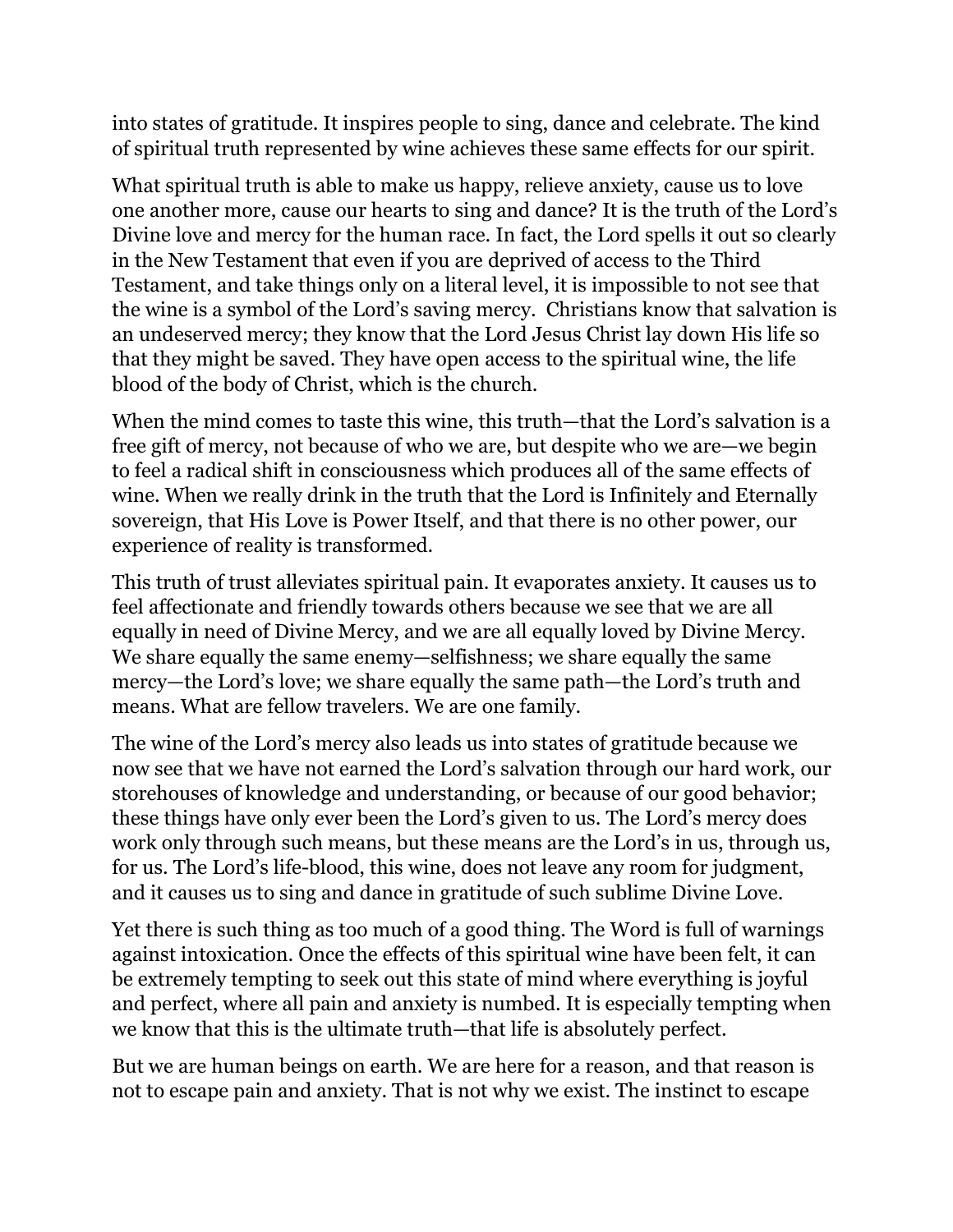problems with spiritual truth is a form of selfishness. Spiritual truth does not exist primarily for achieving any certain state of consciousness. What we have to realize is that those are secondary side effects. We have to realize that spiritual truth exists primarily to inspire us to lead a life of love for other people.

When Mary said to the Lord, "we have no wine," the Lord's response was icy-"Woman, what does your concern have to do with Me?" Mary represents the natural will looking to the spiritual. The natural mind will frequently cry out, "We are uncomfortable here, Lord! We want to be happy. I know you are the source of happiness, so how about a little?" What else can the Lord say to this plea but, "What does your concern have to do with me, Woman?" There is no doubt that the Lord wants to render all of us happy, but when what we are seeking is happiness, we are estranged from the Lord; we are not understanding the Lord's heart. The Lord appears icy to this state of mind because He can't afford to pander to it, lest He feed entitlement.

The Lord's words, as always, achieve their goal, which is to shift Mary into a humbler state. She lets go of her expectations, and instead tells the servants to do whatever it is that Jesus might happen to command. We exist to serve the Lord's commands, that is, the Lord's goals and ends. We may hear the Lord's words to Mary and feel that He should treat her with more respect, or we can hear them and say, I don't understand the Lord's methods and yet I know His heart is good, so I will make myself to be His servant and do as He commands. I will trust Him in this story of life. He commands that I love others; that I lay down my life for the sake of the wellbeing of others.

Part of laying down our lives is to lay down our focus on attaining a certain state of mind. If the Lord seeks to give us enlightenment, He will give it as He ordains. If He seeks us to be relieved of pain and fear, He will do so as He sees fit. We can trust our state of mind to the Lord and the Lord's commandments. Our role is not to try to seek more wine so that we can be merry, but to be a servant to the Lord, which is to say, to be a servant to the spiritual health of others.

The servants were ordered to fill six large pots full of water. The pots were made of stone. We begin with the cold, stony truth about the self—we are empty of good and truth. We have nothing of good to call our own. In the Old Testament, evildoers were stoned. The meaning is that stone-type truth is used to eliminate forms of selfishness. We start with this—acknowledging that of ourselves we are utterly depraved. We are spiritually empty. When we know this, we are ready to become useful.

We then fill that emptiness to the brim with water-type truth. We use physical water to wash ourselves and to slake our thirst. Water-type truth is day-to-day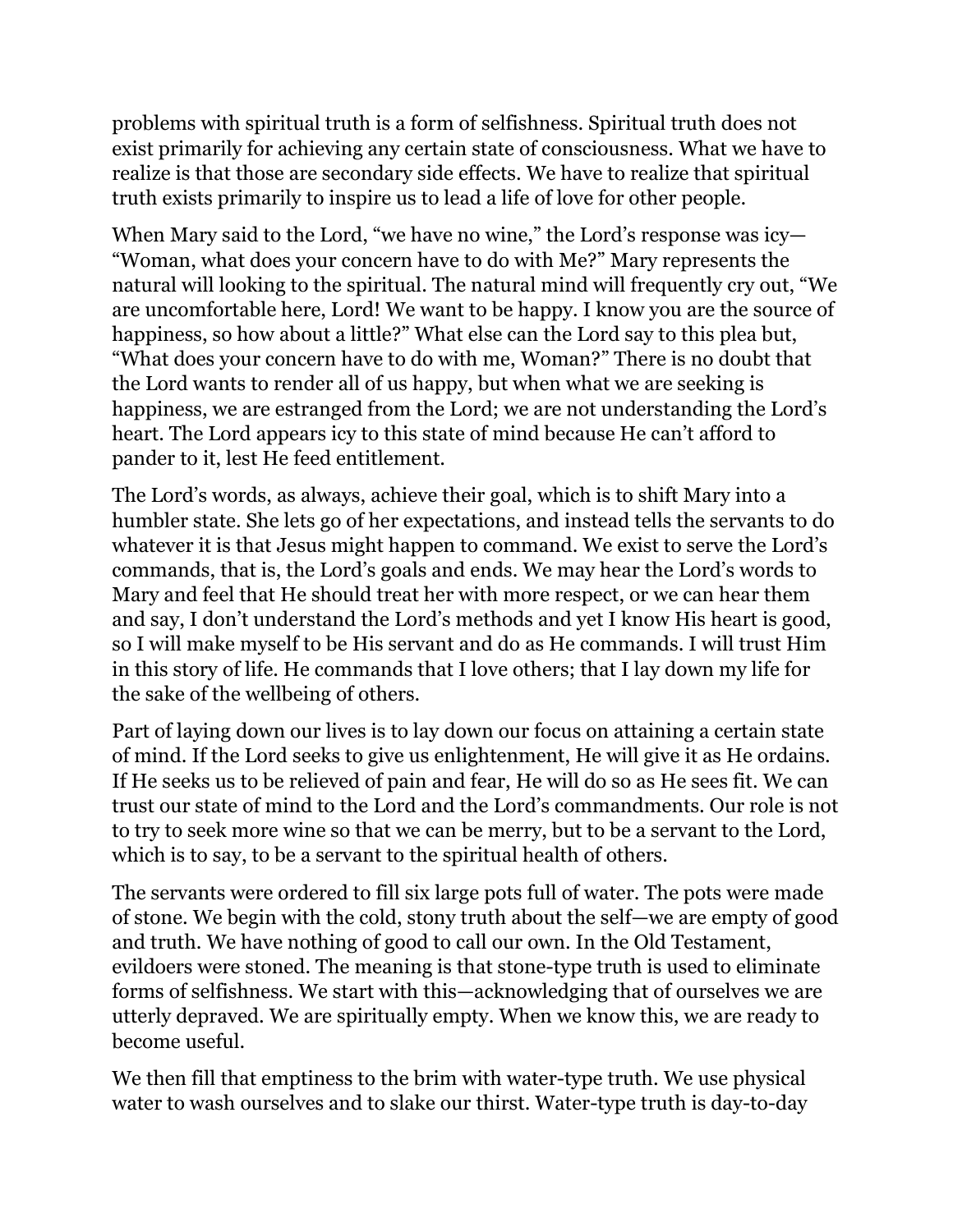application of spiritual knowledge to the purification of the mind and heart. We read the Word and apply what we see to our lives. Water-type truth includes a willingness and ability to observe one's own mind and heart honestly, without bias and excuse. And it includes a willingness to cleanse our heart and mind.

Water also slakes our thirst. Water-type truth satisfies our thirst for spiritual vitality. Spiritual truth gives context, meaning and purpose to our existence. We exist to love and serve the spiritual-natural wellbeing of other people. The New Commandment is the water of life.

So we fill up our inherent emptiness with this water of life. Just as there are six days of creation, and six days of labor leading up to the Sabbath, there are six pots of water. Six represents the work that we must do as if on our own from our sense of self. This is the spiritual work which we must do for six days. We cleanse ourselves of the impurities of selfishness, we drink in the New Commandment, and we serve others. That is what must always remain our pursuit and goal.

When we, by what feels to be our own intention and our own work, make ourselves to be servants of the Lord's goals, and so servants to the spiritualnatural wellbeing of all, then we are ready to receive the miracle. We give this water to the master of the feast, meaning, we acknowledge that all the good work and the true ideas involved in our spiritual labor is from and for the Lord, the Master.

When we have worked and then acknowledged the Master in this way, the Lord turns this water of life into the most delectable wine ever tasted. We will feel more joy than we can handle. Our fears will disappear. We will sing and dance. We will not be doing this on our own, but in the company of a great multitude all of heaven and all on earth. Our laboring for the wellbeing of other causes this union.

And that is one of the secrets of the wine. It is to be had with the bread. The bread is love and goodwill in action. The wine goes with the bread. The blood exists to serve the flesh. The inebriating joy of the spiritual truth of the Lord's perfect Divine Love and salvation does not exist for its own sake. It is a function and servant of the bread, the flesh, which is a correspondence and symbol of Divine Love—not the truth of Divine Love, not knowledge and understanding of that love, but the living of that love in the Body of the Lord, which is the human race on earth and in heaven. The bread is loving service to other people.

When we feel the joy of the Lord's love we become strong to love all other people, regardless of whether we like them or not. We become strong in forgiving others and seeing the good in them. We become strong in sensing where others are,